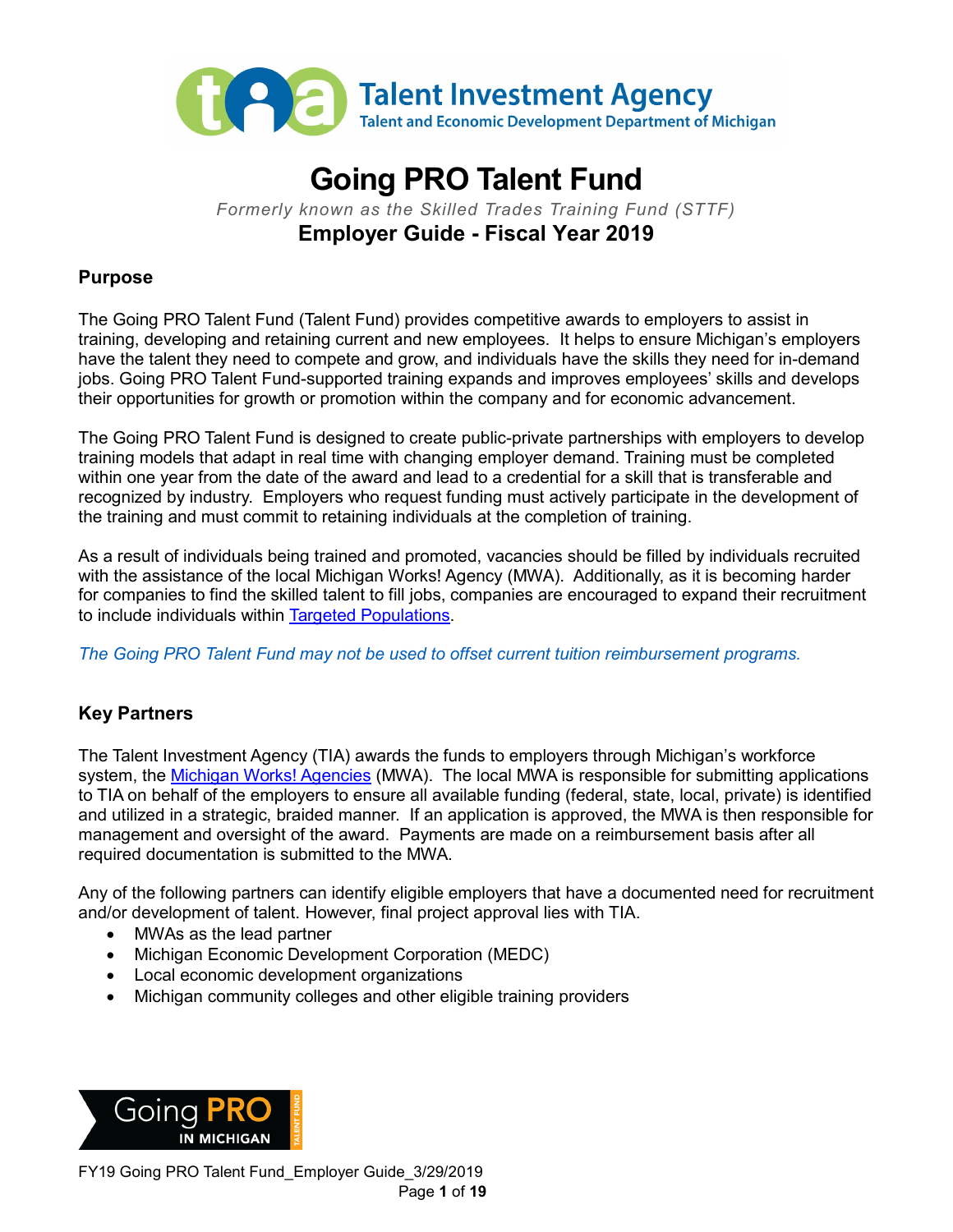

# **Eligible Employers**

To be eligible for a Going PRO Talent Fund award, an employer must:

- Have a need for skill enhancement, including apprenticeship programs and advance-tech training programs for **current employee(s)** or [new employee\(s\)](#page-17-1).
- Have a physical presence in Michigan.
- Be in compliance with all federal and state tax obligations including, but not limited to, corporate, sales, use, withholding, personal income and unemployment insurance taxes.
- Be willing to participate under the program's eligibility parameters and guidelines.

An eligible employer may be a private for-profit or not-for-profit company/organization. Public institutions or entities are not eligible to apply unless they are a municipality designated as a [Rising Tide Community.](#page-17-2)

# **Eligible Trainees**

Two types of employees may receive Going PRO Talent Fund training:

- 1. **Current employees**\*
	- a. Defined as individuals on the employer's payroll at time of application.
- 2. **New employees**\*
	- a. Defined as individuals hired 30 days prior to, on, or after the award date; specific date will be stated in award letter. Pure Michigan Talent Connect [\(http://www.mitalent.org\)](http://www.mitalent.org/) should be used as a resource to obtain potential candidates for the interview and selection process.
	- b. Should be assessed to determine if they are suitable for the proposed training.
	- c. Current employee promoted or moved into a new position, or moved from part-time to fulltime, is NOT considered a new hire/new employee.

#### \***Every eligible employee, current or new, must meet all of the following criteria**:

- 1. Permanent, full-time employee of the employer when the approved training begins.
	- a. Full-time employment is defined as 32 hours per week or more.
	- b. Seasonal and/or part-time employees, current or new, are not eligible for Going PRO Talent Fund funding.
	- c. If individuals have worked for the employer through a temporary staffing agency, leasing agency or on contract with a Form 1099, the individuals must be increasing their job responsibilities or learning a new job.
- 2. Works primarily in Michigan, and for whom the employer pays all applicable taxes to the State of Michigan, regardless of where the employee lives.
	- a. Example: Employee lives in Wisconsin, works for employer in Escanaba and taxes are paid to the State of Michigan. The employee is eligible.
- 3. 18 years of age or older.
- 4. U.S. citizen or legally authorized to work in the U.S.

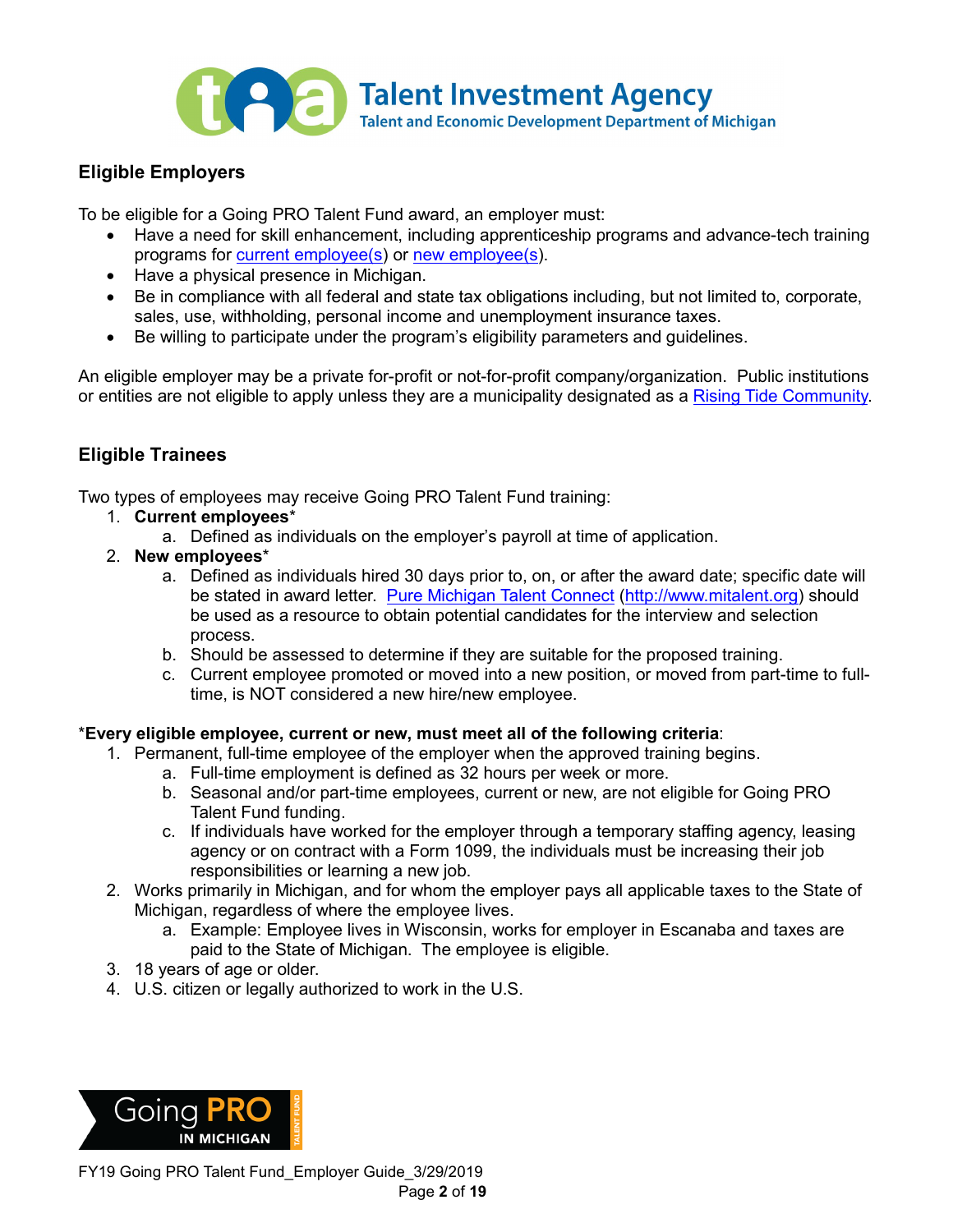

# **Training Duration**

Funding will be utilized to provide short-term training to meet current, documented needs of employers.

- 1. No single training should exceed six months.
- 2. All training should conclude within one year from the date of the award.
- 3. New employee on-the-job training, as well as the 90-day post-training retention period, should conclude within one year from the date of the award.

# **Eligible Training Providers**

- Michigan community colleges.
- Universities.
- Private training providers.
- Training provider identified by, and agreed upon, by all partners who can do accelerated "just-intime" training.
- Registered United States Department of Labor (USDOL) joint apprenticeship training centers (JATC).
- Vendors providing training in operation of equipment or systems for which they were the provider.
- Employers, only if their resources or equipment are [exclusive,](#page-16-1) and training is not available elsewhere; supporting rationale must be documented in the application.
- Proprietary schools as licensed in the state of Michigan.
- Any proprietary institution providing training must comply with Public Act (PA) 148 of 1943, Private Trade Schools, Business Schools and Institutes.

The preference is for all training to occur in Michigan, however, if there is a documented need for training to occur out-of-state, the need and rationale must be included in the "Rationale for Request" section of the application.

# **Eligible Training - Overview**

All training must expand and improve an employee's skills and develop his or her opportunities for growth or promotion within the company. Additionally, the training must fill a demonstrated talent need experienced by an eligible participating employer.

There are three types of training that may be funded under the Going PRO Talent Fund:

- 1. Classroom or customized training.
- 2. [New employee on-the-job training.](#page-17-3)
- 3. Apprenticeship training for [new USDOL Registered Apprentices.](#page-5-0)

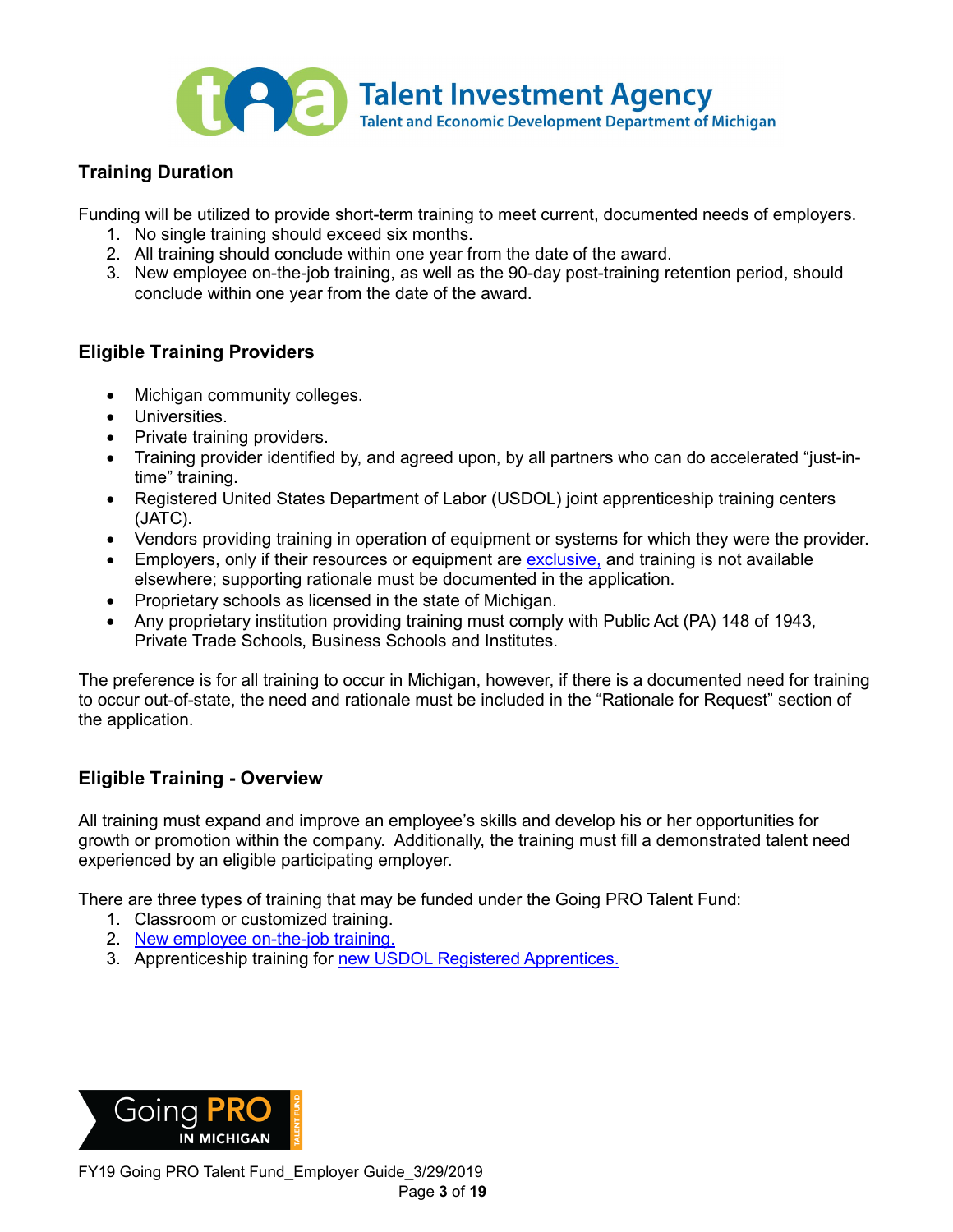

| <b>Type of Training</b>                | <b>Current Employee</b> | <b>New Employee</b> |
|----------------------------------------|-------------------------|---------------------|
| <b>Classroom/Customized</b>            | <b>Eligible</b>         | Eligible*           |
| On-the-Job                             | Not Eligible            | Eligible            |
| <b>USDOL Registered Apprenticeship</b> | Eligible                | <b>Eligible</b>     |

\*90-day post-training retention period does not apply if the new employee participates only in classroom training. If a new employee (non-apprentice or new apprentice) has both classroom and on-the-job training, the 90-day post-training retention period does apply to the on-the-job training portion.

Note: A new employee who is not a USDOL Registered Apprentice may participate in a combination of classroom and on-the-job training.

*Reimbursement for training that occurs prior to an application being approved is not allowed.*

# **Classroom or Customized Training – Details**

Classroom or customized training:

- 1. May be for current or new employee.
- 2. Must lead to a credential for a skill that is transferable and recognized by industry.
	- a. The individual must obtain a credential that will allow them to retain employment, or in the case they become unemployed, gain employment in a shorter timeframe.
		- i. Examples of this could be a certificate in welding or on-site training for a specific job such as Robotics Technician.
- 3. Enhance an individual's employability.
- 4. Be conducted by a third party unless [exclusive](#page-16-1) in nature.
- 5. May take place at the training provider or on-site at the employer.
- 6. May take place online, if approved.
	- a. Examples of approvable online training: Tooling U or Penn Foster.
	- b. Rationale to support online learning:
		- i. Training cannot be obtained locally.
		- ii. Training is not within a reasonable travel time.
		- iii. Training is not offered in the classroom.
		- iv. The course is instructor-led or virtual training versus online learning at trainee's own pace.
			- 1. The preference is for course to be instructor-led.
			- 2. Clarify with the employer and training provider.

Examples of eligible classroom or customized training include, but are not limited to, the following:

- 1. Blueprint Reading.
- 2. Certified Surgical Cleaning Technician.
- 3. Computer Numeric Control (CNC) Operator.
- 4. Computer Numeric Control (CNC) Programmer.
- 5. Emergency Medical Technician.
- 6. English as a Second Language (ESL).



FY19 Going PRO Talent Fund\_Employer Guide\_3/29/2019 Page **4** of **19**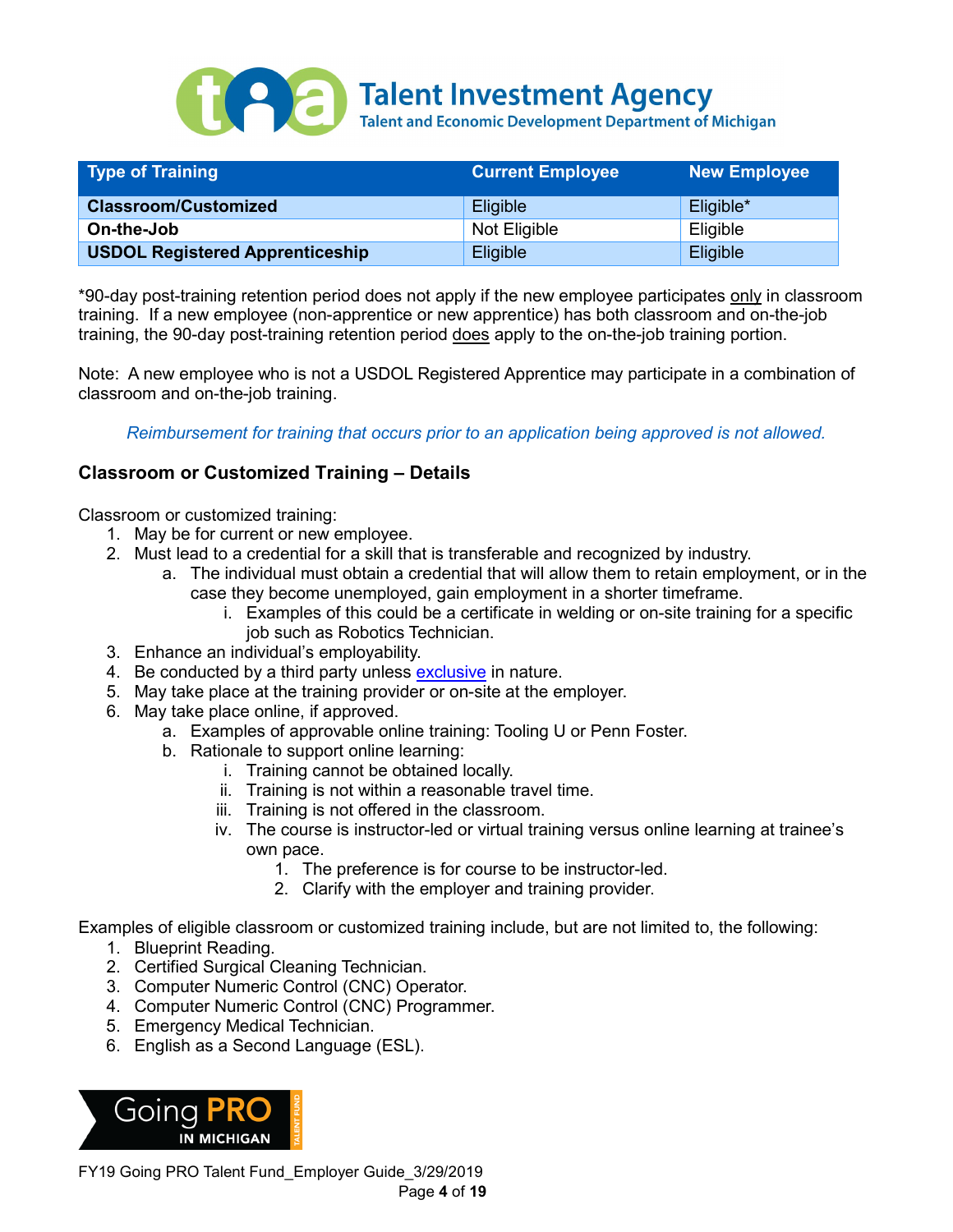

- a. Should be contextual with an emphasis on practical application to work setting.
- 7. Financial Accounting.
- 8. Geometric Dimensioning and Tolerancing (GD&T).
- 9. Industrial Sewing.
- 10. Information Technology training/certifications.
- 11. Leadership or management training may be acceptable provided the following:
	- a. Employer has developed an operations strategy or plan that includes specifics on the proposed training.
		- i. Strategy/plan must be described in the Going PRO Talent Fund Application "Rationale for Request" section.
	- b. Is not a general overview.
	- c. Is not a stand-alone or self-contained seminar/workshop/webinar.
		- i. A seminar/workshop/webinar may be acceptable if it is a specific component within a comprehensive course/curriculum/training plan.
	- d. Is not 100% online.
	- e. Course syllabus or curriculum with objectives and competencies must be submitted with the Going PRO Talent Fund application.
- 12. Machining (Mill, Lathe, Surface Grinder, etc.).
- 13. Medical Assistant.
- 14. Process improvement and quality management systems training may be acceptable training provided the following:
	- a. Black or green belt preferred.
		- i. Must be explained in the Going PRO Talent Fund Application "Rationale for Request" section.
	- b. Employer has an overall process improvement strategy or plan.
		- i. Must be explained in the Going PRO Talent Fund Application "Rationale for Request" section.
	- c. Competency-based.
	- d. Hands-on component to the training.
	- e. Is not a general overview.
	- f. Examples of acceptable training include, but are not limited to, Lean, Six Sigma and Total Quality Management.
	- g. STTF cannot cover consulting services.
- 15. Project Management.
	- a. In the Going PRO Talent Fund Application "Rationale for Request" section, employer must explain how it will improve an employee's skills and develop his or her opportunities for growth or promotion.
	- b. Curriculum description required with application submission.
- 16. Robotic Operation PRO.
- 17. Safety training may be eligible if it is over and above the cost of doing business.
	- a. Example: MIOSHA Overview, or Lockout/Tagout (LOTO), is not eligible training. However, MIOSHA 10, which is approximately 30 hours of training, may be eligible depending on the rationale.
	- b. Employer must explain how/why the training is over and above the cost of doing business in the Going PRO Talent Fund Application "Rationale for Request" section.
- 18. Sterile Processing Technician.



FY19 Going PRO Talent Fund\_Employer Guide\_3/29/2019 Page **5** of **19**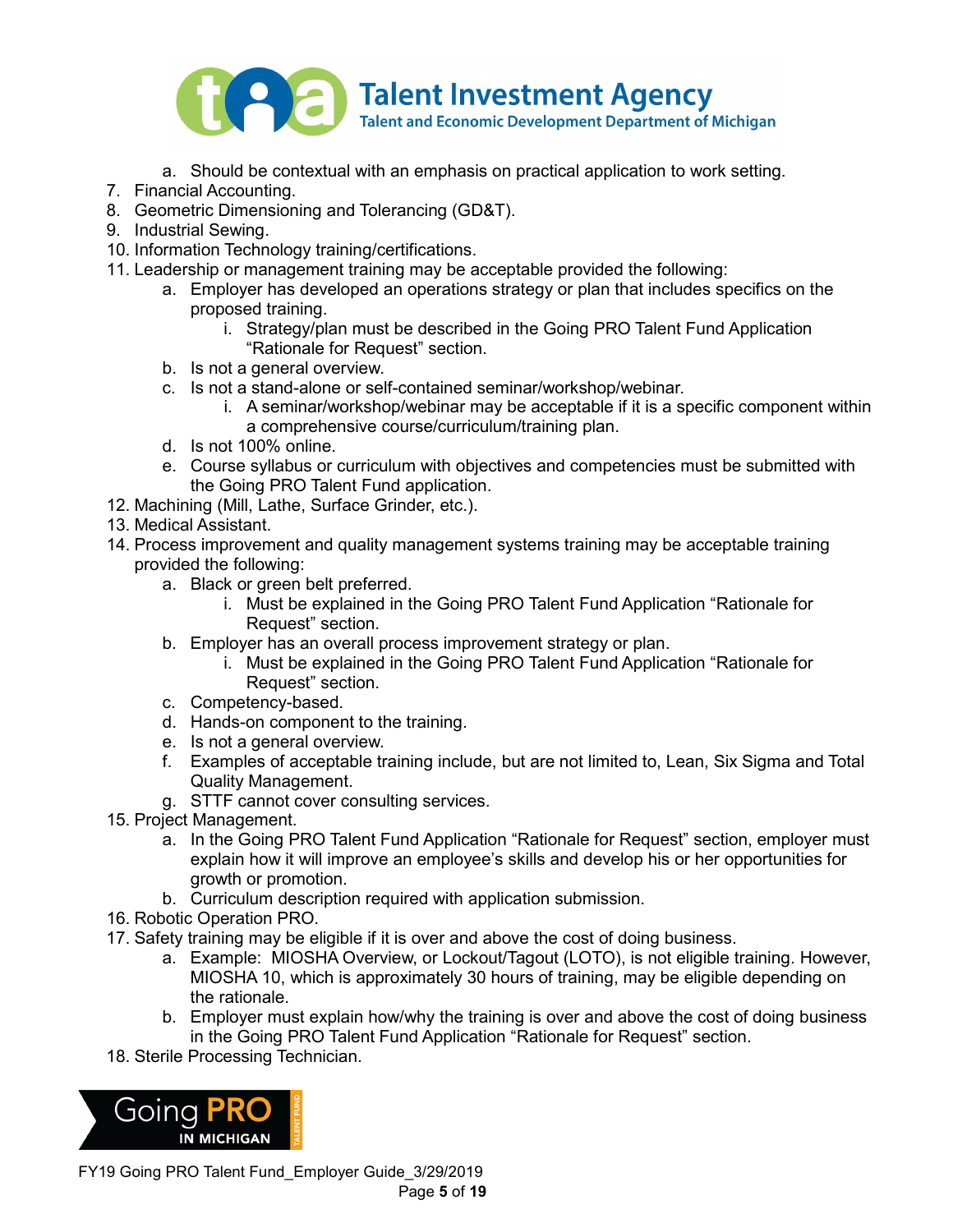

19. Welding.

20. Wound Care certification.

# **New Employee On-the-Job Training – Details**

New employee on-the-job training (OJT) allows the new employee to become proficient in the permanent full-time job for which they were hired.

- 1. For individuals hired 30 days prior to, on or after the award date:
	- a. 30-day date will be stated in the award letter.
	- b. If individual was hired within the 30 days prior to award, the reimbursable training is to begin on or after date of award. Example: The individual was hired on November 15, 2018, award was made on December 3, 2018. Therefore, the portion of the new employee on-the-job training for which the employer is seeking reimbursement should start as of December 3, 2018. Training that occurs prior to the award cannot be reimbursed.
	- c. 90-day retention begins upon completion of training and must be completed within one year of the date of the award.
- 2. Training is conducted at the worksite.

# <span id="page-5-0"></span>**New USDOL Registered Apprenticeship Training – Details**

To qualify for apprenticeship training reimbursement, a "new apprentice" is defined as either of the following:

- 1. An individual not in a USDOL Registered Apprenticeship at time of application who begins a new USDOL Registered Apprenticeship prior to award closeout.
- 2. An individual who begins a new USDOL Registered Apprenticeship on or after May 1, 2018.
	- a. **Note:** Training completed prior to the award cannot be reimbursed. That is, the May 1, 2018 date qualifies the USDOL Registered Apprentice to be considered a "new apprentice" on a Going PRO Talent Fund application, but only the portion of his/her training that takes place on or after the award approval date is eligible for reimbursement.

A new apprentice may be a current or new employee.

New apprentices must be new USDOL Registered Apprentices, therefore the trainee is to be considered "new" only once. After the first year, the apprentice is eligible for classroom/customized training as a current employee.

Apprenticeship training may be:

- 1. Classroom training only, or
- 2. Combination of classroom training and on-site work experience.
	- a. Going PRO Talent Fund will not cover apprenticeship training that consists of only on-site work experience. On-site work experience must be in conjunction with at least one classroom training component.

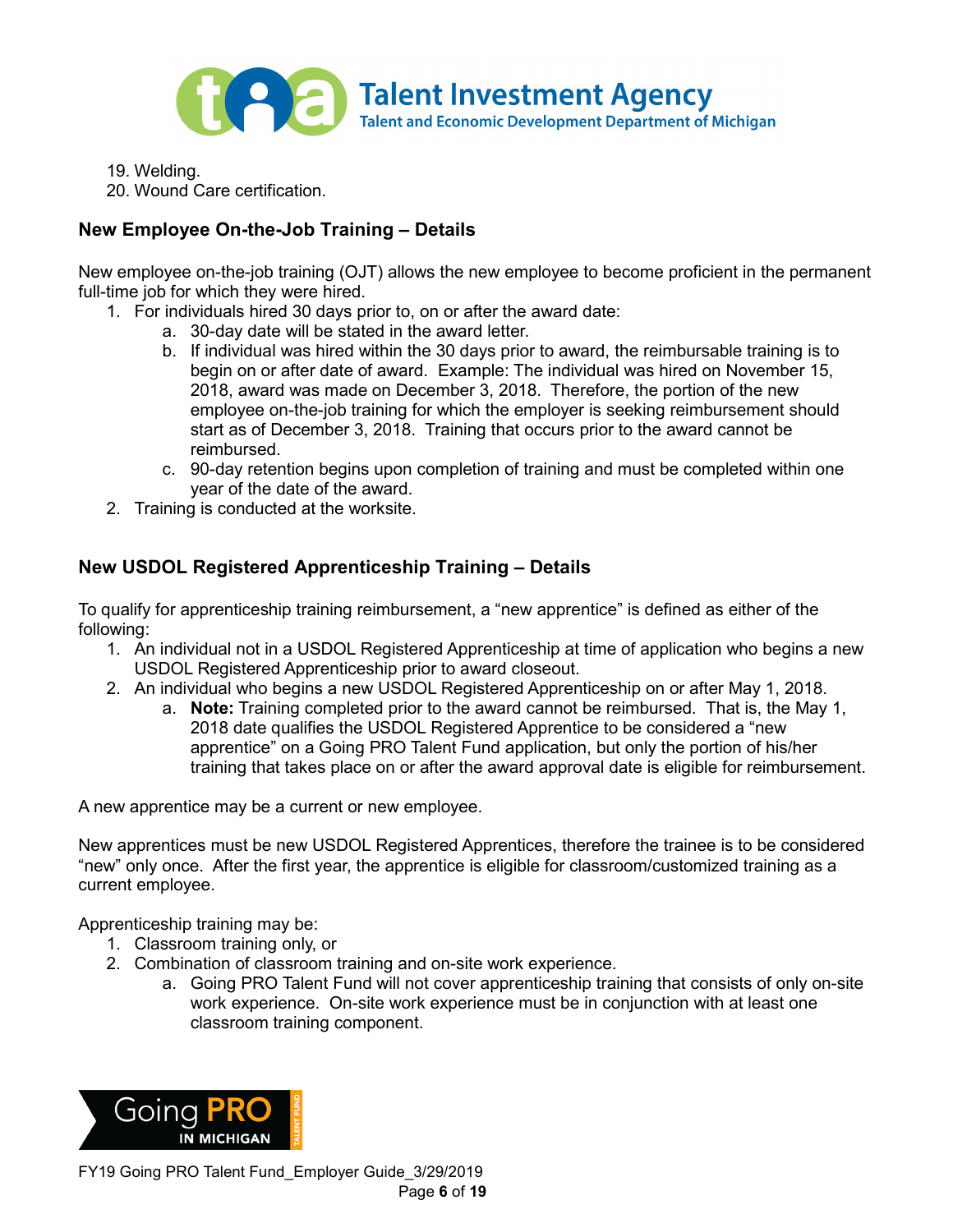

Properly licensed apprentices are not the same as USDOL Registered Apprentices – they are different programs. Prior to reimbursement, both of the following documents must be submitted to the MWA:

- 1. An apprentice verification screen shot from the USDOL Registered Apprenticeship Partners Information Data System (RAPIDS).
- 2. A completed apprenticeship demographic information form (provided by the MWA).

Michigan Advanced Technician Training (MAT2) is an eligible training under the Going PRO Talent Fund. However, the company may not receive funds from the MAT2 program and Going PRO Talent Fund to train the same individual in the same fiscal year (10/1/18 – 9/30/19).

# **Ineligible Training and Activities**

Every year the list of eligible and ineligible training is reviewed and amended. There may be topics listed that were previously eligible but are ineligible in FY19 (e.g. Excel). Similarly, there may be topics that were ineligible that are now eligible (e.g. Leadership). Changes are based upon demand and available resources.

**Ineligible training** topics and activities include but are not limited to:

- 1. Adult Education.
- 2. Consulting to improve company processes.
- 3. Continuing education credits.
- 4. Curriculum development.
- 5. Certain training activities and/or costs related to certification maintenance, re-certification or licensing including but not limited to:
	- a. Fees/costs for re-certification/license renewal.
	- b. Required courses to maintain certification/license.
	- c. Other requirements to maintain certification/license.
- 6. Human Resources training and Human Resources Certification of any kind.
- 7. In-house training for current employees that is not [exclusive](#page-16-1) in nature.
- 8. Introductory process improvement.
	- a. Basic Lean/Intro to Lean.
	- b. Lean Overview.
- 9. Language, other than English as a Second Language (ESL).
- 10. Laws, Regulations and Taxes for example, training related to compliance regulations, federal/state taxation laws, international laws, US labor laws, etc.
- 11. Literacy.
- 12. Microsoft Office courses (Outlook, Word, Excel, PowerPoint, One Note, Access and Publisher) at any level.
- 13. Online Resource Libraries or any other resource in which an individual can choose from a number of courses over a period of time.
- 14. On-the-job training (OJT) for current employees unless included as part of training for a new USDOL Registered Apprentice.
- 15. Safety training that is part of the normal cost of doing business such as blood borne pathogens, control of hazardous materials, MIOSHA Overview, lockout/tagout (LOTO), emergency action

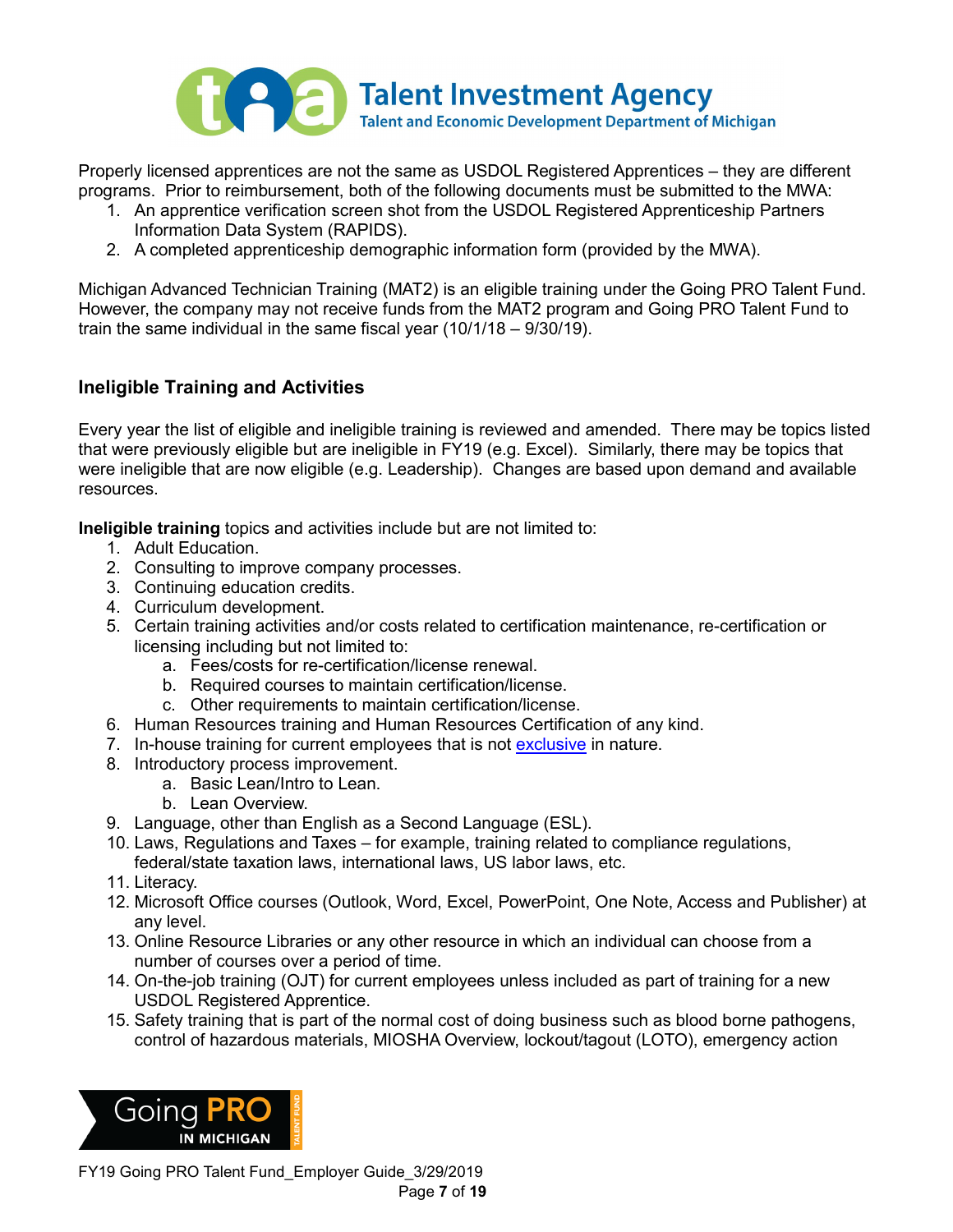

plan, emergency response, hazard communications, hearing conservation, safe electrical workplace, first aid, CPR, etc.

- 16. Seminars, conferences, workshops, etc.
- 17. Subscriptions for eLearning.
- 18. Vendor/equipment training for which the employer has already paid.
	- a. Employer purchases a piece of equipment and included in the cost of the equipment is training for a specified amount of time. Company cannot seek reimbursement for that training cost. Employer may request reimbursement for training that is over and above the included training.
- 19. Webinars (as stand-alone or self-contained training).
- 20. [Soft Skills.](#page-17-4)
	- a. Examples include, but are not limited to, the following:
- Active Shooter
- Adapting to Change
- Anger Management
- Assessments
- Bankruptcy Laws
- Branding
- Business Policies and Procedures
- Business Writing
- Coaching/Mentoring
- Conducting Effective Meetings
- Constructive Feedback and **Criticism**
- Conflict Resolution
- Decision Making
- Drug and Alcohol Education
- Drug Testing
- Effective Listening
- Email skills
- Employee Relations
- Emotional Intelligence Facilitation
- Foreign Culture and Customs
- Foreign Languages
- Forums
- GED Prep Courses
- Generational Divide
- Habits of Successful People
- HR Training (i.e. diversity, ethics, sexual harassment, etc.)
- Interpersonal Communication
- Interviewing Techniques
- Legal Contracts
- Listening Skills
- Literature
- Motivation
- Myers Briggs
- Navigating Difficult **Conversations**
- Negotiation Skills
- Orientation/On Boarding
- Personal Management/Health
- Presentation Skills
- Public Speaking
- Reading
- Sales
- Teamwork/Team Building
- Telephone Skills
- Time Management
- Workplace Politics
- Workplace Violence

**Note 1**: Some topics listed in the table above may be approved as acceptable components of a comprehensive leadership/management/supervisory training plan.

**Note 2**: Soft skills resources are available at no cost at the [eLearning Soft Skills website](http://www.mitalent.org/elearning-soft-skills-program) <https://www.mitalent.org/elearning-soft-skills-program> .

*The Going PRO Talent Fund reserves the right to deny training not included on this list if it is determined that it does not meet the intent of the program.*

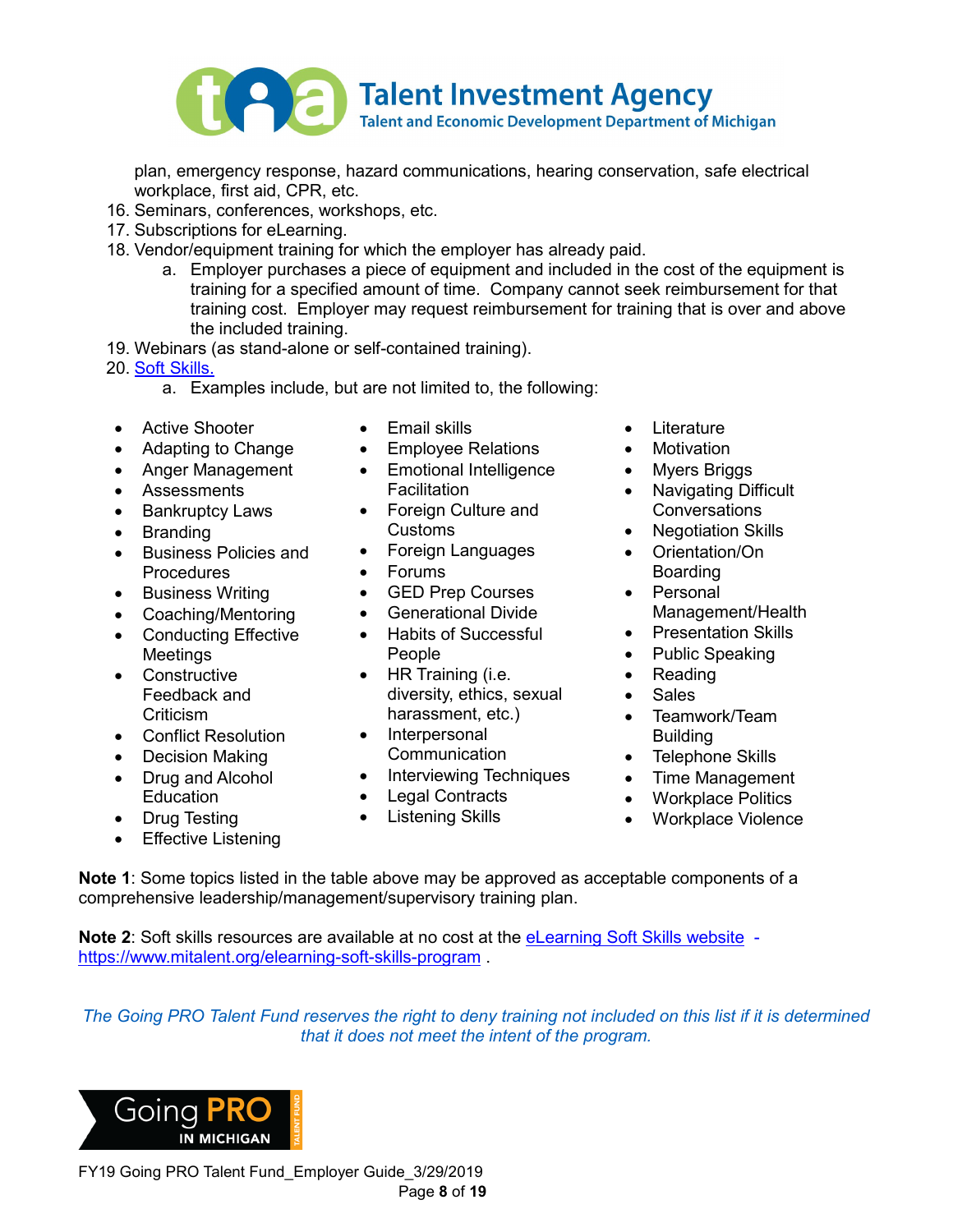

# **Cost of Training**

- Classroom training should not exceed \$1,500 per person.
- New employee on-the-job training should not exceed \$1,500 per person.
- USDOL Registered Apprenticeships [\(new apprentices](#page-5-0) only) should not exceed \$3,000 per person.
	- o Cannot be 100% on-the-job training.

The amount requested on the original Training Plan cannot exceed the \$1,500 or \$3,000 per person cap.

# **Targeted Incentives**

As it is becoming harder to find the skilled talent to fill jobs, employers are encouraged to expand their recruitment to include individuals within [Targeted Populations.](#page-17-0) As an incentive, an extra \$500 may be reimbursed to an employer for each new employee who qualifies under one of the following categories:

- 1. [Veteran](#page-18-0)
- 2. [Active Military Reservist](#page-16-2)
- 3. [Older Worker](#page-17-5)
- 4. [Returning Citizen](#page-17-6)

The additional \$500 must be used to offset additional training costs. The maximum amount per new employee that an employer may receive as incentive funding is \$500, even if the employee meets the criteria in more than one category. Other criteria must also be met, and verification documentation must be submitted to the MWA prior to payment. For specific information regarding required documentation and criteria to qualify for the incentives, see Required Documentation for Reimbursement section.

# **Expectations of Employers**

Employers play an integral role in defining specific skill sets by the job and identifying the appropriate training or combination of training. Once documented, the [partners](#page-0-0) will work with the employer(s) to develop the necessary training plan, identify and document the number of individuals to be trained, and identify all available funding and resources to be used. A summary of the project and all required proposal components will be provided by the MWA to TIA for approval using the Going PRO Talent Fund Application and Going PRO Talent Fund Training Plan. Once approved, a contract/training agreement will be executed between the MWA and the employer or training provider.

To be considered for a Going PRO Talent Fund award, the employer is expected to:



FY19 Going PRO Talent Fund\_Employer Guide\_3/29/2019 Page **9** of **19**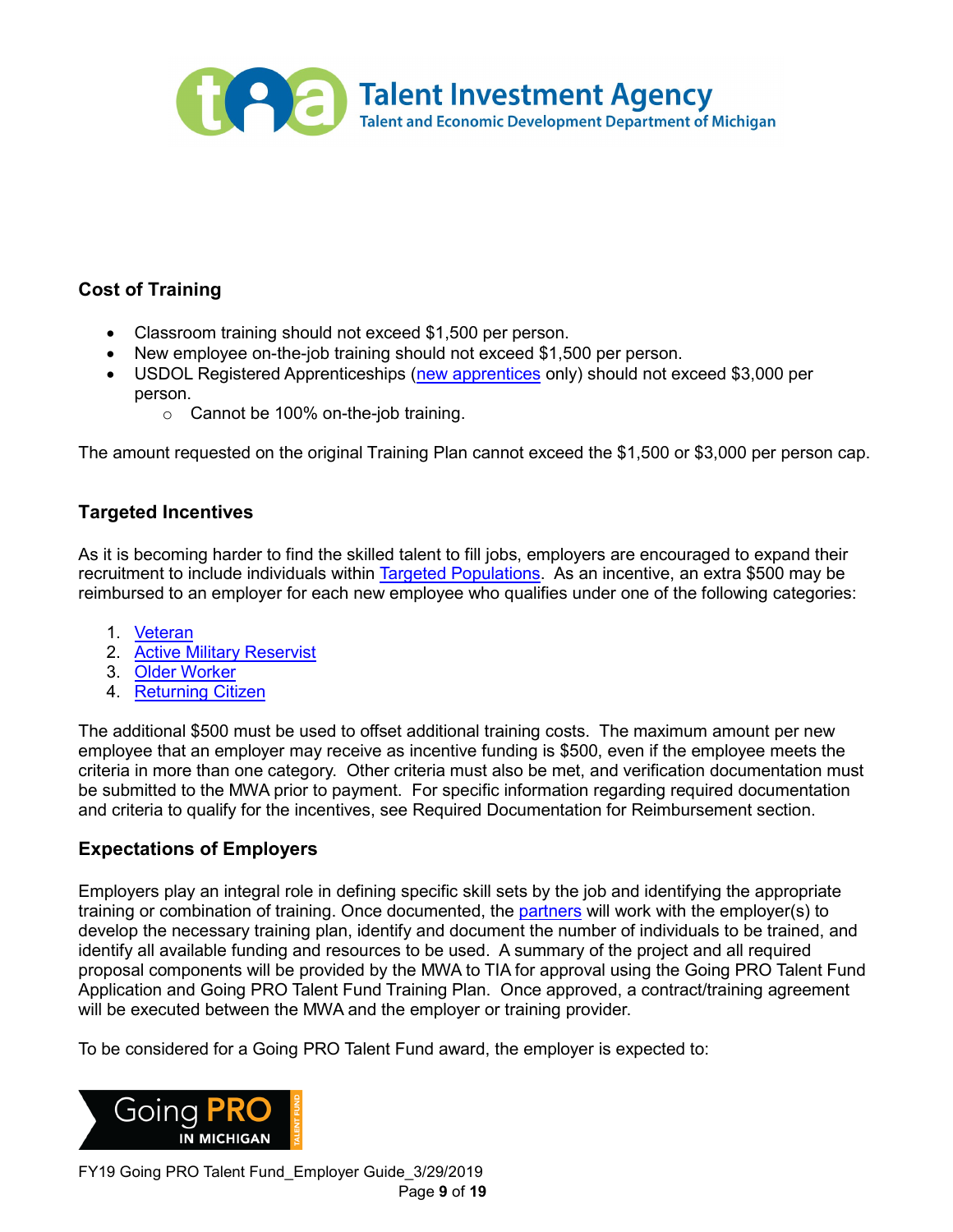

- 1. Drill down to the real training need.
- 2. Be actively involved in the planning and design of the training project.
- 3. Pay wages to employees that are equal to or greater than the prevailing wage for the local labor market for the applicable job title.
	- a. Going PRO Talent Fund should not be utilized for low-wage, high-turnover occupations.
	- b. It is the expectation that training will lead to higher skills, thus higher wages.
- 4. Sign a contract/training agreement with the MWA outlining the employer's role and responsibilities in the training project.
- 5. Provide impact stories to the MWA, who will then share with TIA, upon completion of training.
- 6. Commit to retain employees at the completion of training.
- 7. Provide wage information prior to training, post-training and six months post-training.
- 8. Provide required documentation for reimbursement.
- 9. Provide projected employer contribution on application, then confirm projected or revised contribution post-training.
	- a. **Note**: Employers should retain supporting documentation for employer contribution as random audits may be conducted.
- 10. Close out prior year Going PRO Talent Fund award before applying for another. Exceptions may apply such as:
	- a. Waiting for new hire 90-day retention.
	- b. Waiting for completion of fall semester classes.
	- c. Other situations will be considered on a case-by-case basis.
- 11. Use [Pure Michigan Talent Connect](http://www.mitalent.org/) and Michigan Works! to recruit for job openings.

Employers who have multiple plants/sites/facilities/locations, and desire training at each site, may elect to work with one MWA or multiple MWAs.

Additionally, a plant/site/facility/location may receive only one initial award per fiscal year unless they are participating in an [industry-led collaborative application](#page-10-0) in addition to an independent application.

If a Going PRO Talent Fund awardee anticipates, or is actively laying off employees, the awardee should promptly notify the MWA and provide details of the layoff and how it will impact the approved Going PRO Talent Fund training plan. TIA will review each situation on a case-by-case basis and reserves the right to rescind funds.

# **Application (Independent/General)**

Applications are available only through an MWA. The MWA is responsible for submitting applications on behalf of all local partners to ensure all available funding (federal, state, local, private) is identified and utilized in a strategic, braided manner.

To find the local MWA contact, see a [map of local contacts](http://www.michigan.gov/documents/wda/Map_with_Key_Contacts_434690_7.pdf) by visiting [michigan.gov/documents/wda/Map\\_with\\_Key\\_Contacts](http://www.michigan.gov/documents/wda/Map_with_Key_Contacts_434690_7.pdf) for the contact information.

- The MWA will conduct a fact-finding evaluation session with the employer and other partners to document the talent and requisite fiscal need.
- The MWA is the lead in the meeting as they will ultimately be submitting the application.



FY19 Going PRO Talent Fund\_Employer Guide\_3/29/2019 Page **10** of **19**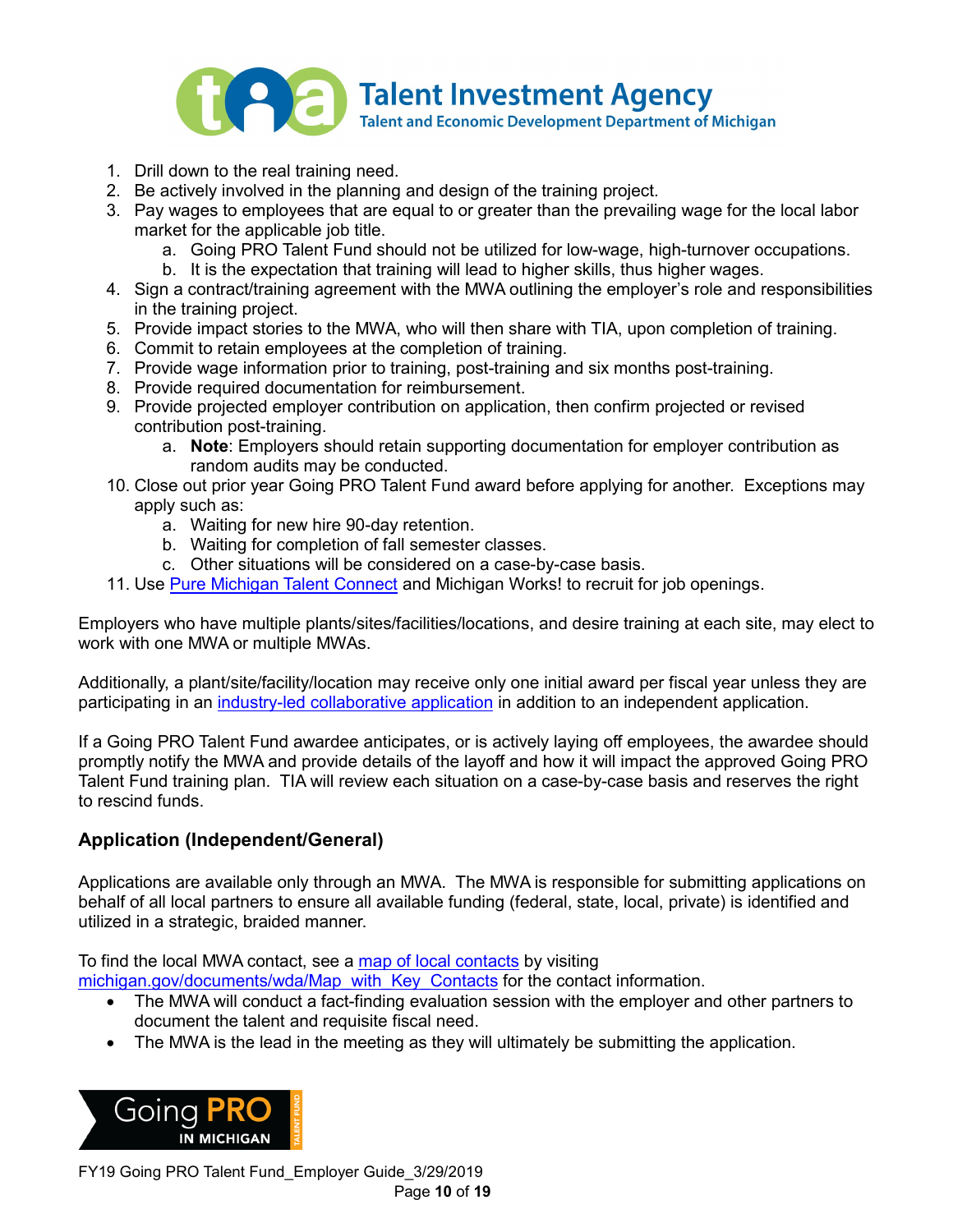

• An employer may choose to work with an MWA that is not in their local area.

FY19 applications

- The application period will be:
	- o **Wednesday, September 12, 2018 until 5:00 p.m. Wednesday, October 3, 2017**
- All applications will be reviewed and competitively scored until funds are exhausted.
	- $\circ$  In instances of limited funds and applications being of equal merit, additional preferences may be considered.
	- $\circ$  It is anticipated that applications will be highly competitive, and requests will exceed available funding.
- Completion of an application does not guarantee funding.
	- o All employers may not receive funding.
- The minimum request is \$1,000 and employers need to determine the short-term training requirement while continuing to meet their customer demand.
	- o As a reference, the average award for Fiscal Year 2018 was less than \$35,000.
- Additionally, the TIA reserves the right to limit an employer with multiple sites/plants/facilities/locations to a maximum award for all locations combined.
- Follow the Going PRO Talent Fund application instructions carefully, as incomplete and/or inaccurate applications will be returned.
	- $\circ$  Instructions will be provided by the MWA if they determine an application is appropriate to be completed.

# <span id="page-10-0"></span>**Industry-led Collaborative Application**

The purpose of a Going PRO Talent Fund industry-led collaborative (ILC) is to bring together employers, education and training institutions, workforce development organizations, and other applicable partners, such as economic development organizations, community organizations and government, to formulate training and education solutions to fill identified talent gaps. Successful ILC applications will support training that increases the competitiveness of employer partners, while also creating, training and filling "in-demand jobs."

- 1. ILC applications are for classroom or customized training only and may not be used for wage reimbursement.
- 2. Employer partners can be from across the state.
- 3. ILC applications are not limited to the general application period.
	- a. The ILC application will be released at the same time as the independent application (Wednesday, September 12, 2018).
	- b. ILC applications may also be submitted throughout the year. The TIA will provide notice when ILC applications will no longer be accepted, approximately during Summer 2019.
	- c. Applications will be reviewed upon receipt.
		- i. If approved and funds are available, they will be funded.
		- ii. If approved and no funds are available, they will be held until funds become available. Should funds become available, additional ILC awards may be made.
		- iii. If not approved, a brief explanation will be provided.
- 4. There is a separate industry-led collaborative application and separate scoring criteria.



FY19 Going PRO Talent Fund\_Employer Guide\_3/29/2019 Page **11** of **19**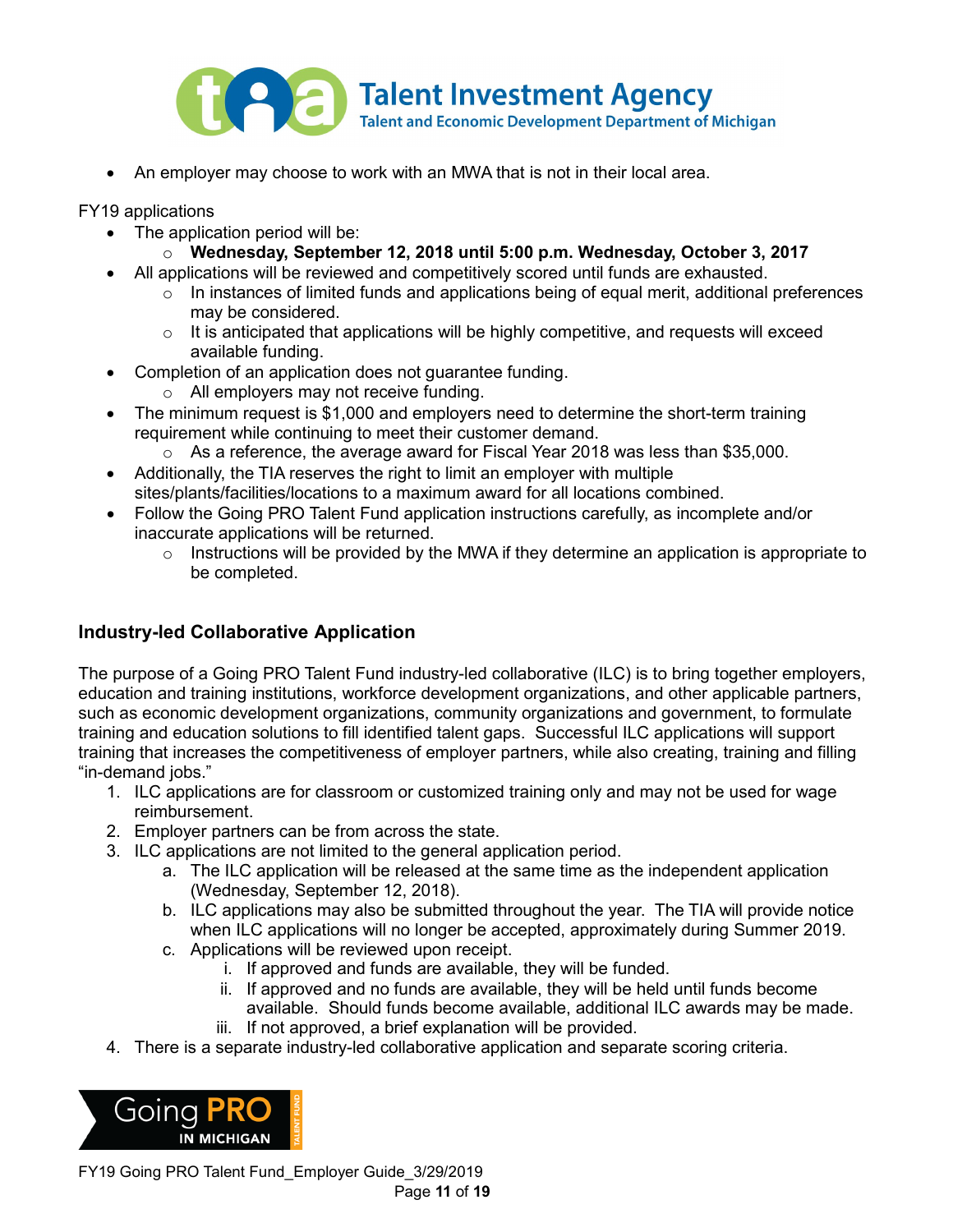

- 5. An employer may apply for and receive an industry-led collaborative award as well as an independent award.
- 6. All employers participating in the collaborative must complete an application, however, training plans may be submitted individually (one for each employer) or jointly (one combined training plan that includes all employers).
- 7. ILC applications should be submitted at least three weeks prior to the training start date to allow the TIA time to process the application.

# **Training Plan**

A Going PRO Talent Fund Training Plan and Verification Form must be submitted with each Going PRO Talent Fund Application and is only available from the MWA. The Going PRO Talent Fund Training Plan and Verification Form is an Excel form with multiple worksheets/tabs and is used for both types of applications.

# **Scoring Applications**

TIA's approval of awards will be determined factoring the weighted criteria in the table below. Additionally, TIA reserves the right to deny an application based upon past experiences including, but not limited to, poor demonstration on previous awards, past non-performance, and past non-compliance to requests from Michigan Works! and/or TIA staff. Applications of merit not funded will remain in queue until funds become available. Should funds become available, additional awards may be made.

TIA will award funding to the MWA. The MWA will administer project funding to the employer and/or the training institution once the project outcomes have been met and documented.

| <b>Independent Application Scoring Criteria</b>                                                                                                                                                                                                                               | <b>Points</b> |
|-------------------------------------------------------------------------------------------------------------------------------------------------------------------------------------------------------------------------------------------------------------------------------|---------------|
| Rationale                                                                                                                                                                                                                                                                     | Up to $45$    |
| Introduction $=$ up to 5                                                                                                                                                                                                                                                      |               |
| Business Case = up to 25                                                                                                                                                                                                                                                      |               |
| Tie-in to Training Need = up to $15$                                                                                                                                                                                                                                          |               |
|                                                                                                                                                                                                                                                                               |               |
| Employer contribution from Section 4 on the application (Note: Scoring does<br>not take into consideration contributions from MWA and other partners.<br>Employers should retain supporting documentation for employer contribution<br>since random audits may be conducted.) | Up to $15$    |
| Employer employs fewer than 100 full-time employees                                                                                                                                                                                                                           | 10            |
| Employer is located within a Rising Tide Community                                                                                                                                                                                                                            | 5             |
| Application includes training for new USDOL Registered Apprentices                                                                                                                                                                                                            | 5             |
| Sub-total                                                                                                                                                                                                                                                                     | 80            |
|                                                                                                                                                                                                                                                                               |               |
| If employer received an award between 10/1/16 and 9/30/18, did they utilize:<br>$80\%$ - 100% of the funds = 5 pts                                                                                                                                                            | Up to $5$     |

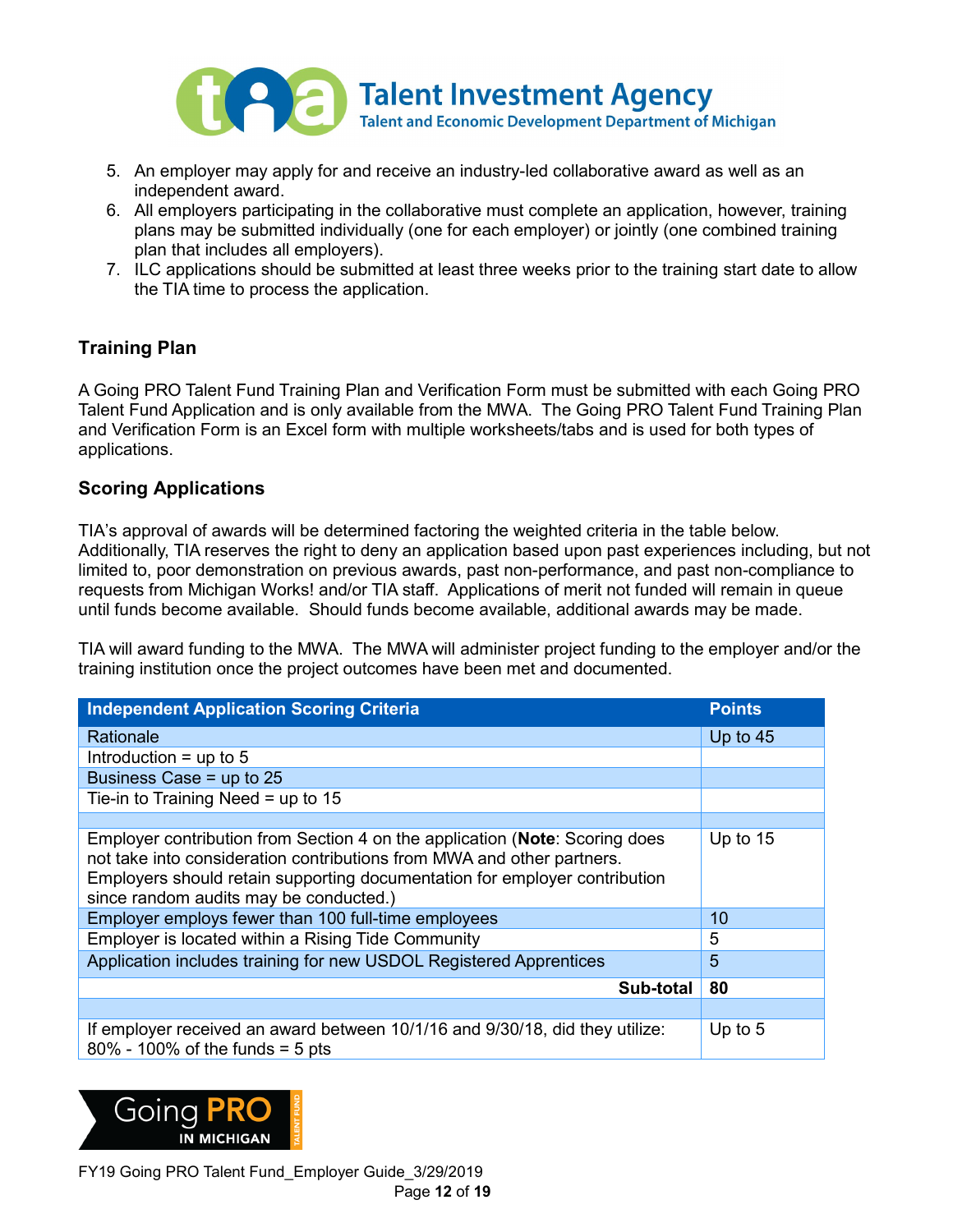

| $60\%$ - 79% of the funds = 4 pts<br>$40\%$ - 59% of the funds = 3 pts<br>$20\%$ - 39% of the funds = 2 pts |    |
|-------------------------------------------------------------------------------------------------------------|----|
| Less than $20\% = 0$ pts                                                                                    |    |
| Employer has never received an award, or received award(s) prior to 10/1/2016                               | 5  |
| Total                                                                                                       | 85 |

| <b>ILC Application Scoring Criteria</b>                                                                              | <b>Points</b> |  |
|----------------------------------------------------------------------------------------------------------------------|---------------|--|
| Introduction statements from participating employers                                                                 | Up to $5$     |  |
| Statement of collaboration – how business and partners came together, purpose,<br>goals, training need/business case |               |  |
| Contribution/leveraged funds                                                                                         |               |  |
|                                                                                                                      | Up to 20      |  |
| Employers = up to $15$                                                                                               |               |  |
| (Employers should retain supporting documentation for employer contribution since                                    |               |  |
| random audits may be conducted.)                                                                                     |               |  |
| Partners, including in-kind (not including employer or MWA contribution) = up to 5                                   |               |  |
| 50% or more of the employers employ fewer than 100 full-time employees                                               | 10            |  |
| 50% or more of the employers are located within a Rising Tide Community                                              | 5             |  |
| Application includes training for new USDOL Registered Apprentices                                                   | 5             |  |
| Tota                                                                                                                 | 80            |  |

# **Eligible Expenditures**

Eligible training expenditures include the actual costs for the classroom, new employee on-the-job training, and USDOL Registered Apprenticeship training, as well as any other reasonable cost required for the successful completion of training. For example, a training provider may quote a fixed amount for training that includes the cost of their travel.

#### **Ineligible Expenditures**

The following are ineligible training expenditures. Although these expenditures are not eligible for reimbursement, employers may include them as part of the contribution/leveraged funds.

- Purchase of tools or other equipment including laptops/computers.
- Licensing fees.
- Testing fees.
- Curriculum development.
- Travel costs to send trainee(s) to training.
- Online training subscriptions.

The Going PRO Talent Fund will not reimburse for training that has occurred prior to the Going PRO Talent Fund Application and Training Plan being awarded.

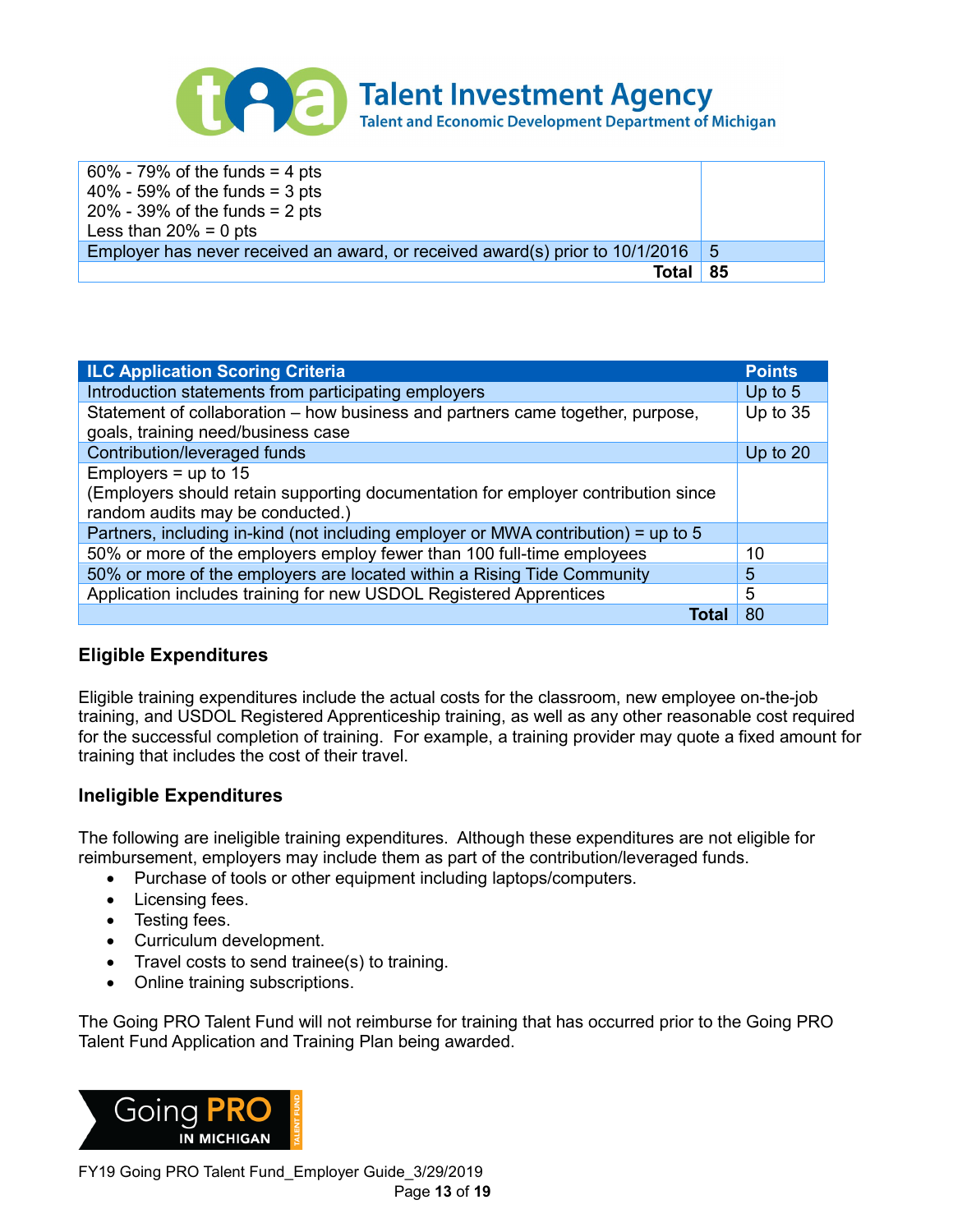

### **Required Documentation for Reimbursement**

For an employer to receive reimbursement they must provide the required documentation to the MWA. The MWA will make reimbursement and retain all essential documentation with award records/file.

**Classroom or Customized Training:**

- 1. Copy of invoice or receipt from training provider.
- 2. Documentation of trainee completion, one of the following:
	- a. Copy of credential, i.e. certificate signed by the instructor or training provider.
	- b. Copy of certification for online courses.
	- c. Copy of grades for credit courses.

#### **New Employee On-the-Job Training:**

- 1. A company payroll register, query from the payroll system or screen shots from the payroll system dated at the three-month post-training retention period that includes all of the following:
	- a. Name of the new employee(s).
	- b. Hourly wage.
	- c. Hire date.
	- d. Termination/end date (if applicable).

This is required for each Talent Fund-supported employee as proof that they are still employed at 30, 60, and 90 consecutive calendar days following training. Information for employees not participating in the Talent Fund should be edited out or redacted from the register.

A query exported to Excel or another software is not acceptable. It should be a standardized report pulled from payroll software that is not an Excel spreadsheet. The report should have names or an identifying characteristic for the trainee (i.e. an employee number). If using an identifying characteristic, a key must be provided with trainee names.

- 2. On-the-job training payments for employees' wages will be made on a reimbursement basis, consistent with approved documentation of the eligible wages. Payment amounts will be according to the following schedule:
	- a. 50 percent reimbursement earned once the trainee has retained employment for 30 consecutive calendar days following training completion.
	- b. 75 percent reimbursement earned once the trainee has retained employment for 60 consecutive calendar days following training completion.
	- c. 100 percent reimbursement earned once the trainee has retained employment for 90 consecutive calendar days following training completion.

#### **Apprenticeship Training:**

- 1. Copy of invoice or receipt from training provider.
- 2. Documentation of trainee completion one of the following:



FY19 Going PRO Talent Fund\_Employer Guide\_3/29/2019 Page **14** of **19**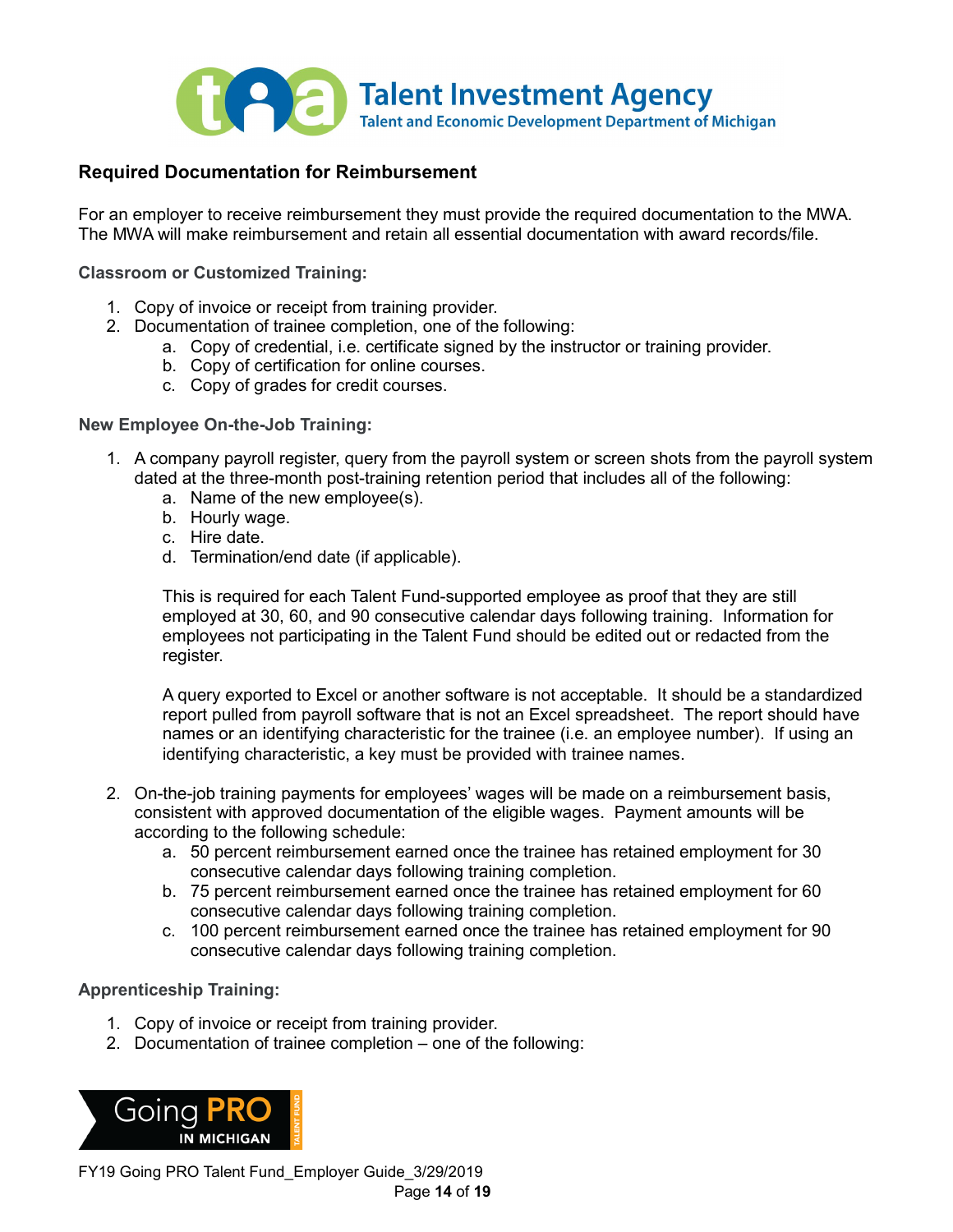

- a. Certificate signed by the instructor or training provide.
- b. Copy of grades for credit courses.
- 3. A company payroll register, query from the payroll system or screen shots from the payroll system dated at the three-month post-training retention period that includes all of the following:
	- a. Name of the new employee(s).
	- b. Hourly wage.
	- c. Hire date.
	- d. Termination/end date (if applicable).

A query exported to Excel or another software is not acceptable. It should be a standardized report pulled from payroll software that is not an Excel spreadsheet. The report should have names or an identifying characteristic for the trainee, i.e. an employee number. If using an identifying characteristic, a key must be provided with trainee names.

- 4. [RAPIDS](#page-17-7) printout for each apprentice.
- 5. TIA USDOL Registered Apprentice Participant Demographic Form.

#### **Targeted Incentives:**

If a new employee is eligible for one of the targeted incentives - veteran, active military reservist, older worker, or returning citizen - the following verification documentation is required to be provided in order for the employer to receive the additional funds. All non-related personal identifying information should be redacted.

- 1. Veteran
	- a. DD-214.
	- b. Department of Defense Manpower Data Center record (provided during background checks).
	- c. Other documentation to be reviewed and approved by TIA.
- 2. Active Military Reservist one of the following:
	- a. Leave & Earnings Statement (LES).
	- b. Common Access Card (CAC) standard ID.
- 3. Older Worker one of the following to verify date of birth:
	- a. Driver's license.
	- b. State ID.
	- c. Passport, "Green Card" (lawful permanent residency), etc.
- 4. Returning Citizen
	- a. Screen print from one of the following:
		- i. <http://mdocweb.state.mi.us/OTIS2/otis2.aspx>
		- ii. [https://www.vinelink.com](https://www.vinelink.com/)
		- iii. http://courts.mi.gov/opinions\_orders/case\_search/pages/default.aspx
	- b. Screen print from similar websites in other states.
	- c. Official documentation of conviction or release paperwork.
	- d. Other documentation to be reviewed and approved by TIA, such as a signed affidavit from the employer attesting to the new employee's prior status.

The following criteria also apply to qualify for reimbursement:



FY19 Going PRO Talent Fund\_Employer Guide\_3/29/2019 Page **15** of **19**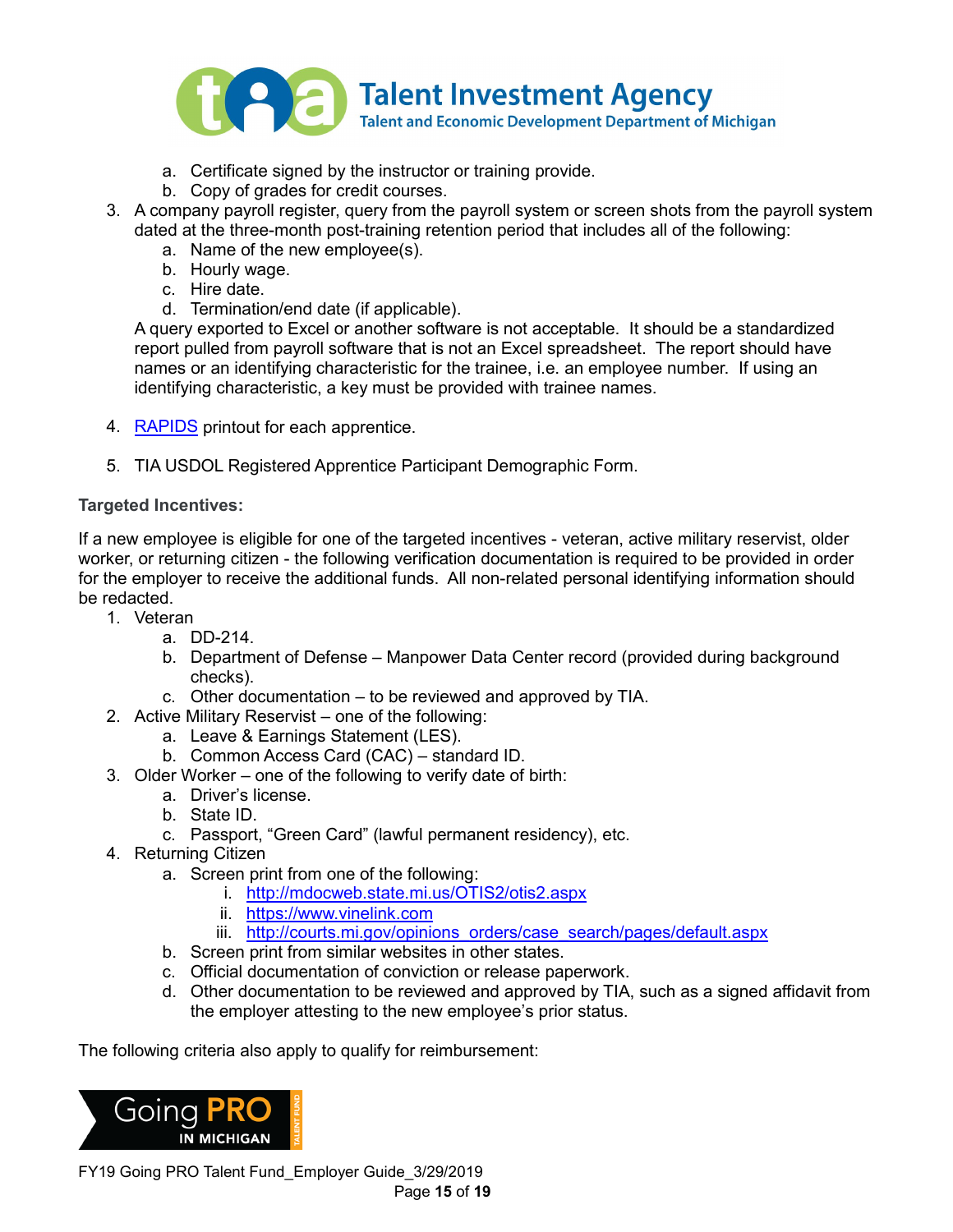

- 1. The additional \$500 must be used to offset additional training costs.
- 2. Trainees must have completed the planned classroom training or, for on-the-job training, must have completed the 90-day post-training retention for the employer to receive the extra \$500 training incentive.
- 3. The maximum incentive amount that the employer may receive is \$500 per new employee even if the employee meets the criteria in more than one of the targeted categories. For example, if the new employee is both a veteran and an older worker, the maximum incentive amount is \$500. The employer may decide whether to submit the verification documentation to the MWA for one or all applicable targeted categories.

# **Required Reporting**

Awardees are responsible for reporting in several areas:

1. New Hire Reporting: Employers who have listed new employees on their training plan are required to report on a regular basis to the MWA their progress in hiring.

In addition, the following are required of all employers at award closeout:

- 1. Verification Form
	- a. Verification Form (a tab/worksheet on the Going PRO Talent Fund Training Plan) is used to document the names of employees completing training, credentials earned, pre-training hourly wages, hourly wages at training completion, hourly wages at six months posttraining, and employee retention at six months post-training.
	- b. Submitted when all training is completed and at six-months post-training,
- 2. Revised Employer and Partner Projected Contributions
	- a. At the time of application, the employer, MWA, and other partners provide what they project to be their contributions (or leverage). Upon completion of training, the projections from all sources should be verified and adjusted accordingly. This information should be reported for each award at closeout using the Revised Employer and Partner Projected Contributions form.
	- b. If the award was reduced, the contribution/leveraged funds should be reduced accordingly,
- 3. Impact Story
	- a. All Going PRO Talent Fund awardees are required to provide at least one impact/success story over the period of the award to define the value of the Going PRO Talent Fund investment made to the employer and its employee(s). Preferably the stories should be provided at completion of training. The impact described should be measurable outcomes.
	- b. Appropriate employer and employees' releases must be submitted since impact stories may be published.
- 4. Apprentice Participant Demographic Form (if applicable for employers with Going PRO Talent Fund-funded USDOL Registered Apprentices)

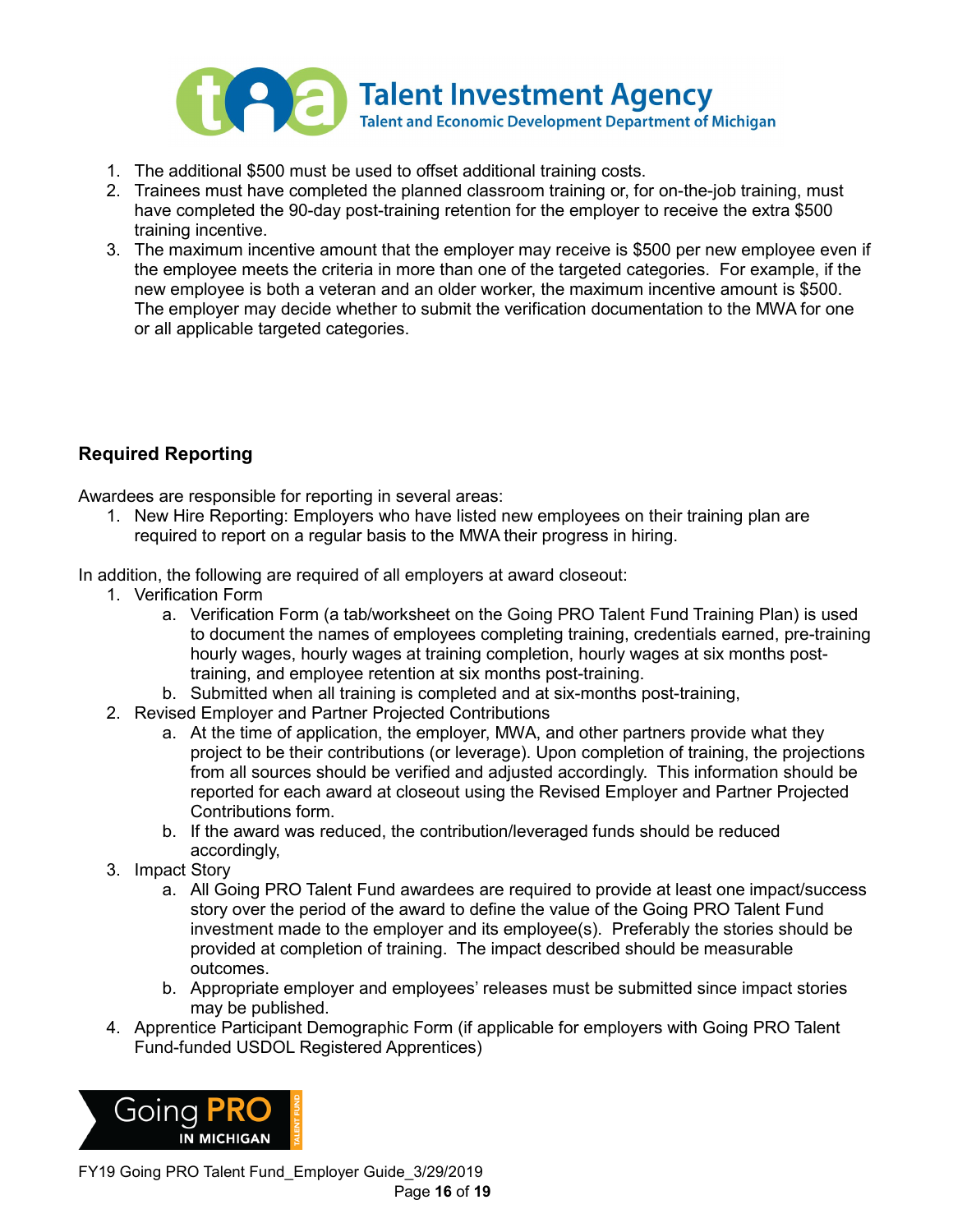

a. Purpose is to gather demographic information on each apprentice based on self-reporting by the apprentice.

### **Anticipated Outcomes**

Fiscal Year 2019 Going PRO Talent Fund program goals:

- Individuals hired and trained 3,300
- Current employees to be trained 10,000
- Training Completion Rate 80%
- Employment Retention Rate at Six Months post-training 80%
- Hourly wage at six months post-training \$16.95

#### **Definitions**

<span id="page-16-2"></span>*Active Military Reservist*: An actively serving member of a reserve component military branch.

<span id="page-16-0"></span>*Current Employee*: An individual on the employer's payroll at the time of application.

*Days*: Consecutive calendar days including weekends and holidays.

<span id="page-16-1"></span>*Exclusive Training*: Training that is owned and controlled by the employer and is subject to laws such as copyrights, patents, or trademarks. The control of the training curriculum is usually retained by the employer. Exclusive training may be training on resources or equipment that is exclusive to a single business process. A company that wants to use its own training curriculum in a Going PRO Talent Fund project must demonstrate a lack of capacity or an inability to meet its own demand. A Going PRO Talent Fund Application must also explain why the company's infrastructure cannot support its training needs without the assistance of Going PRO Talent Fund funds.

*Full-time*: Full-time employee for the purposes of the Going PRO Talent Fund is an individual who works 32 hours per week or more.

*Industry-led Collaborative*: The purpose of a Going PRO Talent Fund industry-led collaborative (ILC) is to bring together employers, education and training institutions, workforce development organizations, and other applicable partners, such as economic development organizations, community organizations, and government, to formulate training and education solutions to fill identified talent gaps. Successful ILC applications will support training that increases the competitiveness of employer partners, while also creating, training, and filling "in-demand jobs."

*Municipality*: City, town, or other district possessing corporate existence and usually its own local government; a community under municipal jurisdiction; or the governing body of such a district or community.



FY19 Going PRO Talent Fund\_Employer Guide\_3/29/2019 Page **17** of **19**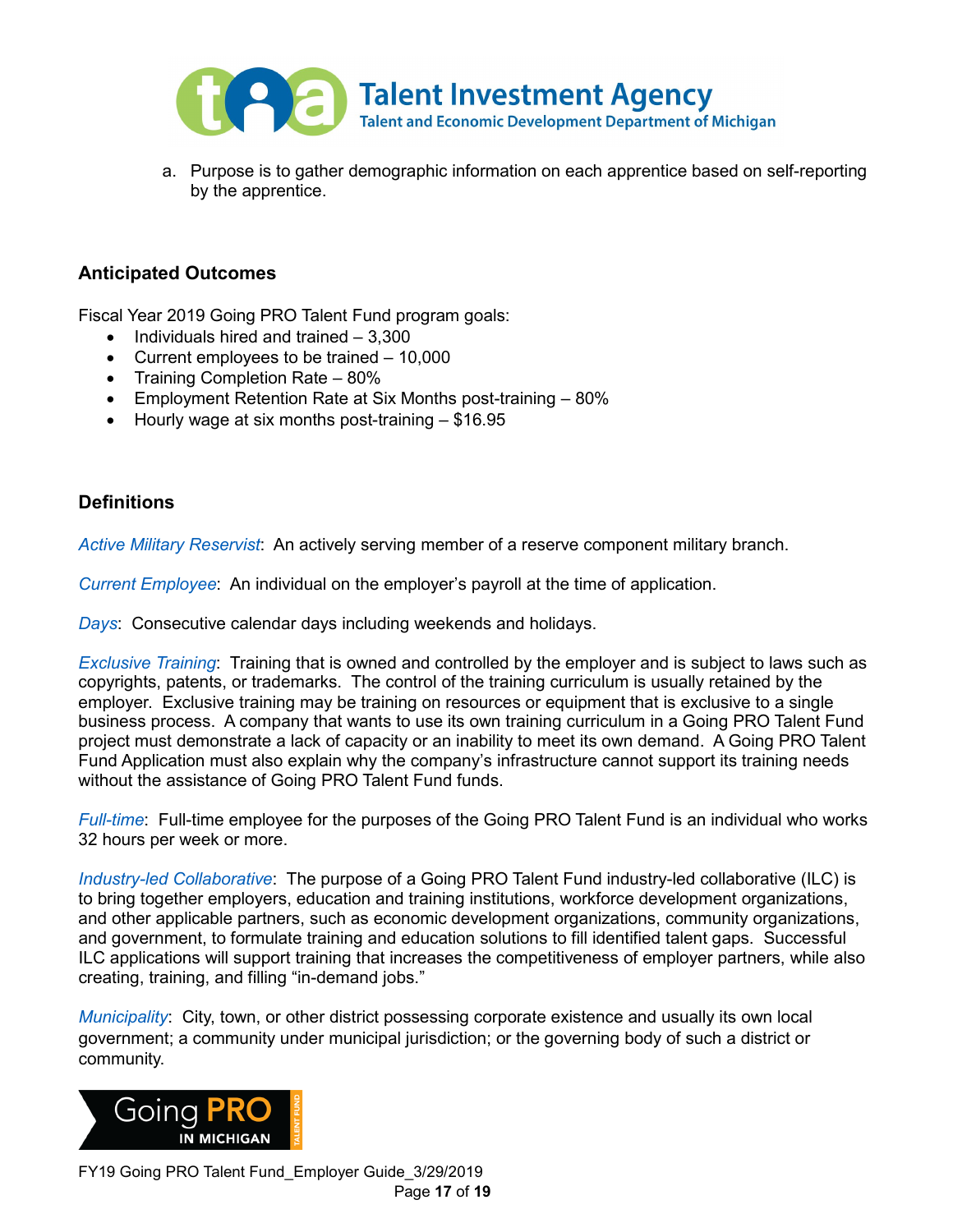

*NAICS Code*: The North American Industry Classification System, NAICS, was developed jointly by the United States, Canada and Mexico to provide comparability in statistics about business activity across North America. Codes may be accessed using this link: [NAICS codes.](http://www.census.gov/eos/www/naics/)

*New Apprentice*: Any individual who begins a U.S. Department of Labor Registered Apprenticeship on or after May 1, 2018, or any individual not in a USDOL Registered Apprenticeship at time of application who begins a new USDOL Registered Apprenticeship prior to award closeout. This could be a current or new employee.

<span id="page-17-1"></span>*New Employee(s)*: Individual(s) hired 30 days prior to, on, or after the award date.

<span id="page-17-3"></span>*New Employee On-the-Job Training*: Training that allows the individual(s) to become proficient in the fulltime job for which they were hired. Training is conducted at the worksite. Employers must commit to retaining the employee at the end of a successful training period. This is not to be utilized for low-wage, high-turnover occupations.

<span id="page-17-5"></span>*Older Worker*: An individual age 55 or older.

<span id="page-17-7"></span>*RAPIDS*: USDOL Registered Apprenticeship Partners Information Data System (RAPIDS) is the system utilized to collect information on each Registered Apprentice.

<span id="page-17-6"></span>*Returning Citizen*: An individual who has recently been released from a federal, state or local correctional facility, or a person who, while not recently incarcerated, has a criminal record or history.

#### <span id="page-17-2"></span>*Rising Tide Community*

The mission of the Rising Tide initiative is to provide at-risk communities with the tools they need to design and build a successful economic framework. It supports vibrant, thriving communities to attract business investment and talent by creating a sustainable path toward economic stability and growth. The Rising Tide communities are:

| Region 1 – Newberry & Ontonagon          | Region $6 -$ Sandusky               |
|------------------------------------------|-------------------------------------|
| Region 2 – Central Lake & Manistee       | Region 7 – Charlotte & Eaton Rapids |
| Region 3 – Grayling & West Branch        | Region 8 – Paw Paw & Albion         |
| Region 4 – Evart                         | Region 9 – Hillsdale & Adrian       |
| Region 5 – Harrison, Gladwin & Beaverton | Region 10 – River Rouge & Hamtramck |

<span id="page-17-4"></span>*Soft Skills*: Personal attributes and character traits needed for success on the job such as communication skills, interpersonal skills, problem-solving, time management, teamwork, work ethic, etc.

#### <span id="page-17-0"></span>*Targeted Populations*:

Veteran - A person who served in the United States Armed Forces and who was discharged or released under conditions other than dishonorable.

Active Military Reservist – An actively serving member of a reserve component military branch Older Worker - an individual age 55 or older.

Returning Citizen - an individual who has recently been released from a federal, state or local correctional facility, or a person who, while not recently incarcerated, has a criminal record or history.



FY19 Going PRO Talent Fund\_Employer Guide\_3/29/2019 Page **18** of **19**